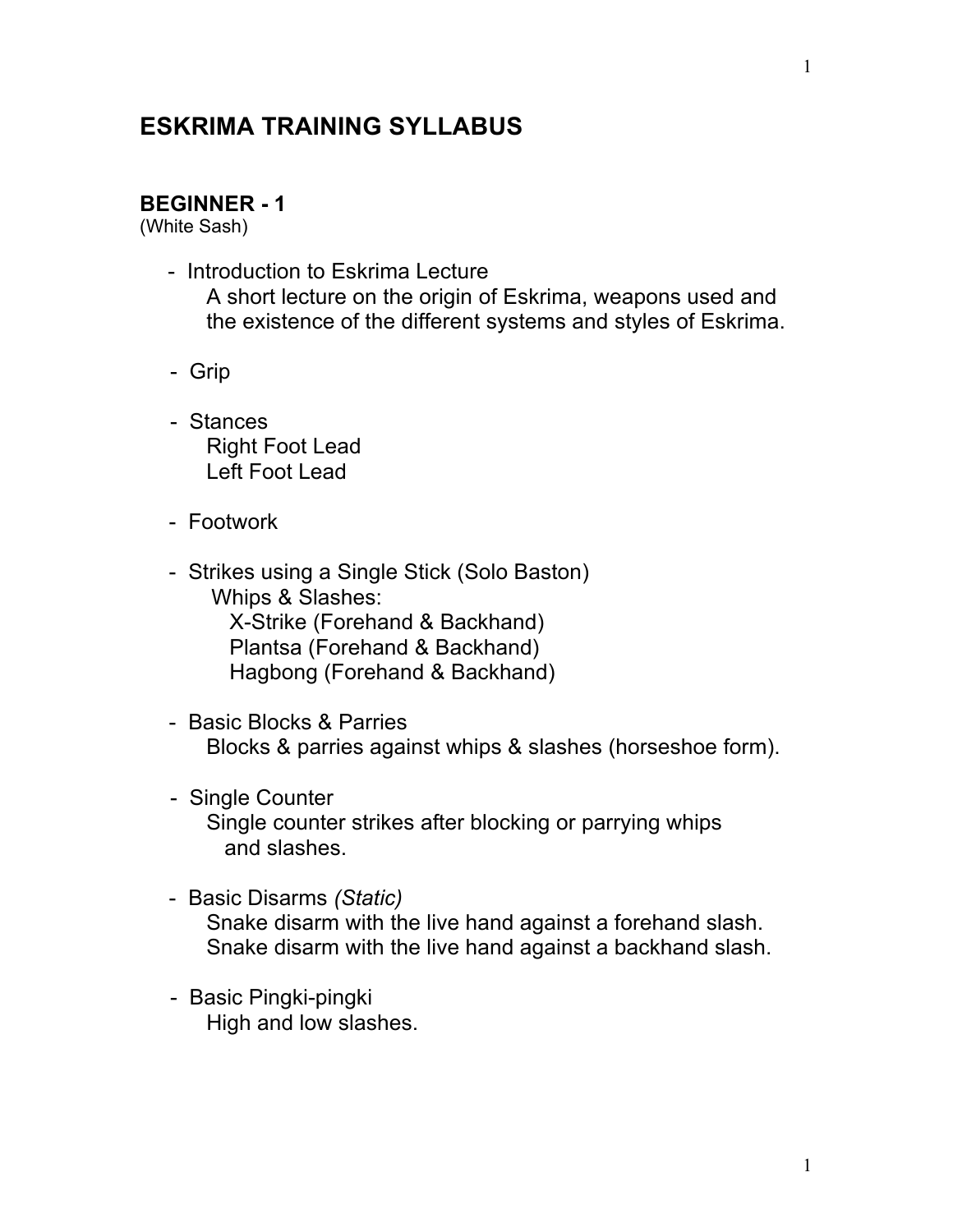**TEST** (White - White with Yellow Stripe)

- Footwork

 Attacking footwork Retreating footwork Right side switches on a right foot lead. Left side switches on a left foot lead.

### - Basic Strikes (Whips)

 X Strike - downward & upward Plantsa - forehand & backhand Hagbong - forehand & backhand

- Disarms *(static)*

 Disarm using the "live hand" against a forehand slash. Disarm using the "live hand" against a backhand slash.

- Sparring *(padded stick)*
- Questions:

 Where is the origin of Eskrima? What is "Bow" in Pilipino? What is "Ready" in Pilipino *(Visayan)*? What is "Start" in Pilipino *(Visayan)*? Name the four strike categories. Which hand is your "stick hand" on a right foot lead?...Why? What is an "Olisi"?

2

2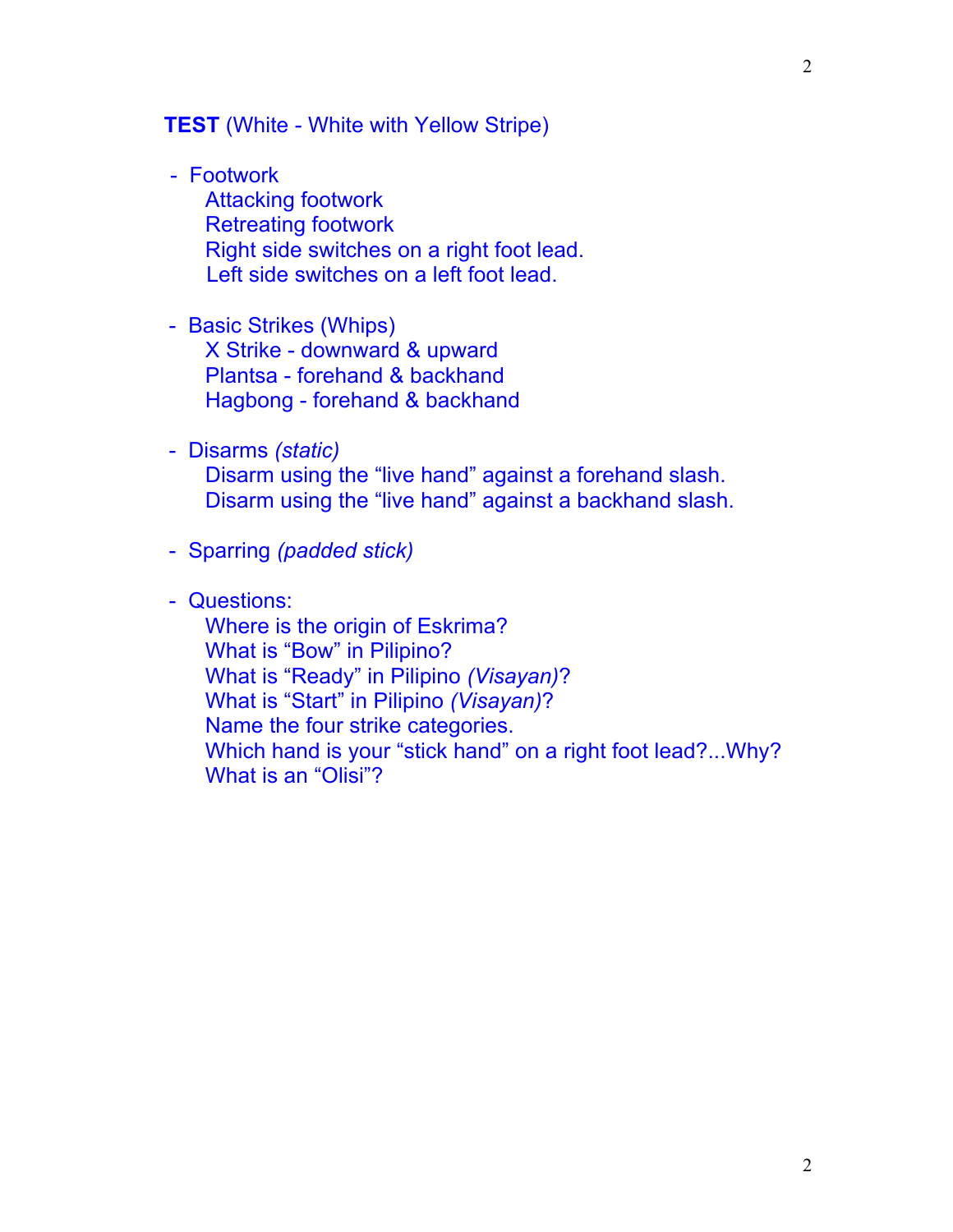#### **BEGINNER - 2**

(White Sash with Yellow Stripe)

- Footwork: Left side switches on a right foot lead. Right side switches on a left foot lead.
- Intro to Shadow Fight Footwork
- Strikes:

 Eclipse: Forehand Eclipse Backhand Eclipse Thrusts: Forehand Thrust to the midsection Forehand High Thrust Backhand Thrust Tampok: Forehand Tampok Backhand Tampok

- Combination Strikes: H, A, Z, XP, USP, UPS
- Basic Attack, Defense & Counter Six count Pingki-pingki *(types of strikes can be changed in the pingki-pingki drill).*
- Disarms *(static)*

 Snake disarm with the "stick hand" against a forehand slash inside the "red zone" with a single counter.

 Snake disarm with the "stick hand" against a backhand slash outside the "red zone" with a single counter.

- Form #1 (Triangle Form)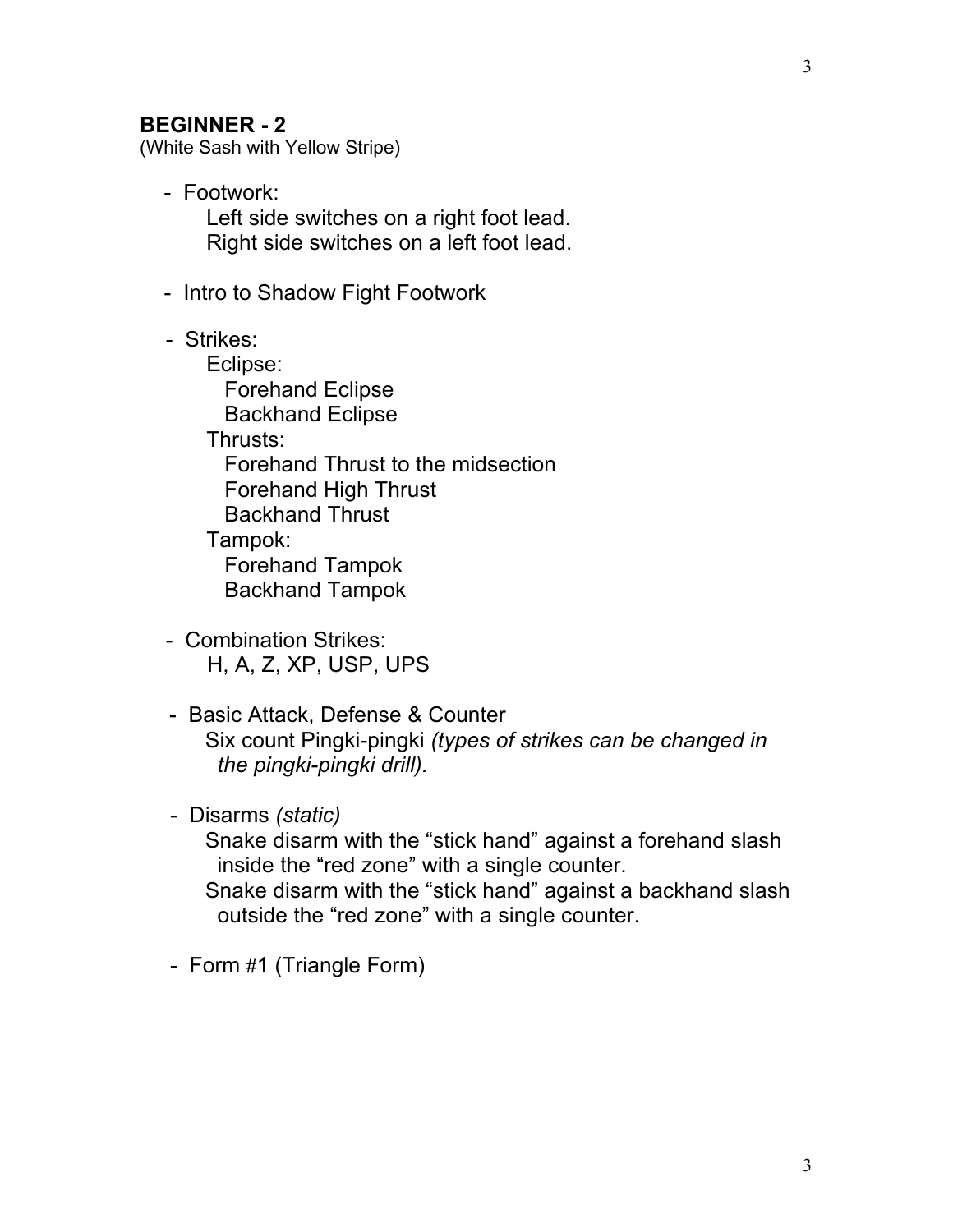**TEST** (White with Yellow Stripe - Yellow)

- Footwork

 Left side switches on a right foot lead. Right side switches on a left foot lead.

- Strikes: Eclipse, Thrusts, Tampok
- Combination Strikes H, A, Z, XP, USP, UPS
- Controling the "stickhand".
- Disarms *(Static)*
	- Snake disarm with the "stick hand" against a forehand slash with a single counter.
	- Snake disarm with the "stick hand" against a backhand slash with a single counter.
	- Snake disarm with the "live hand" against a high forehand thrust with a single counter.
	- Snake disarm with the "stick hand" against a high backhand thrust with a single counter.
- Form #1
- Sparring (padded stick)
- Questions:

 Name the four types of disarms. What is a "red zone"? What does "BDU" stand for? What is a Kampilan? What is "serrada" in Eskrima? What is "abierta" in Eskrima? What is the Eskrima term for parry? What is the term for a block?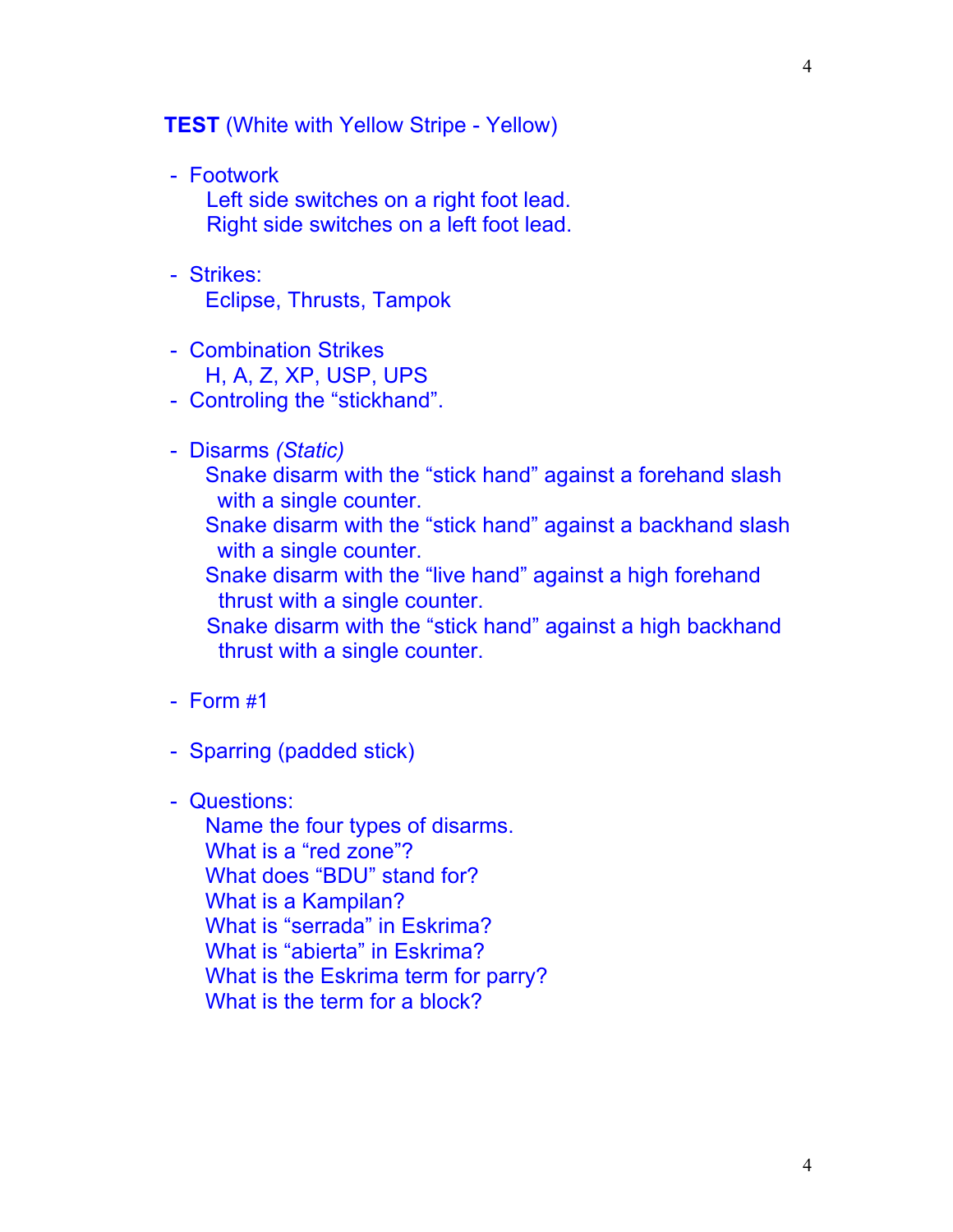#### **INTERMMEDIATE - 1**

(Yellow Sash)

- Strikes

 Snaps: Forehand Overhead Snap Forehand Side Snap Backhand Overhead Snap Backhand Side Snap Arko: Forehand Arko Backhand Arko

- Shadow Fight
- Attack, Defense & Counter
- Disarms *(dynamic)*:

 Snake disarms with the "live hand" & with the "stick hand". Rips Impact

Combination of any of the above disarms.

- Breakfall *(Start from a seating position then on to standing)*: Forward breakfall *(leading with the right foot & the left foot)* Back breakfall Side breakfall *(left side & right side)*
- Basic Locks

 Wrist lock with the "live hand" snaking in when you step inside the "red zone".

 Wrist lock with the "live hand" snaking out when you step outside the "red zone".

 Wrist lock with the "stick hand" when you step outside the "red zone".

 Elbow lock with the "live hand" snaking in when you step inside the "red zone".

 Elbow lock with the" live hand" snaking in when you step outside the "red zone".

Elbow lock with the "stick hand" snaking out when you step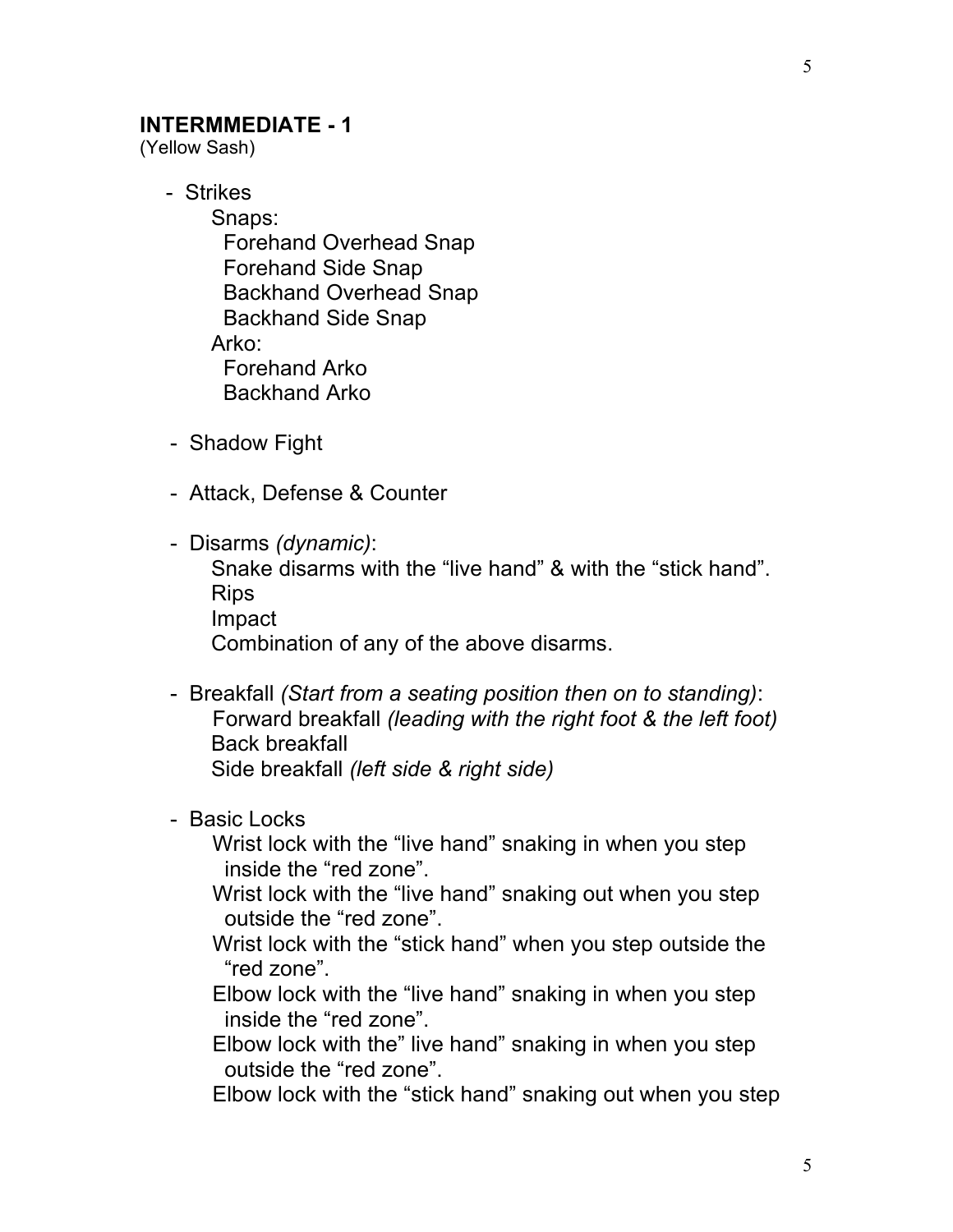outside the "red zone".

 $-$  Form  $\#2$ 

**TEST** (Yellow – Yellow with Blue Stripe)

- Shadow fight with a single stick.
- Strikes

 Forehand Overhead Snap Forehand Side Snap Backhand Overhead Snap Backhand Side Snap Forehand Arko Backhand Arko

- Disarms *(Dynamic)*

 Disarm against a thrust to the abdomen when you step inside the "red zone" with multiple counters.

 Disarm against a thrust to the abdomen when you step outside the "red zone" with multiple counters.

 Combination of rip and impact disarm with the "live hand" snaking in when you step inside the "red zone".

 Combination of rip and impact disarm with the "stick hand" snaking out when you step outside the "red zone".

- Locks *(Dynamic)*

 Wrist lock with the "live hand" snaking in when you step inside the "red zone" with multiple counter strikes. Wrist lock with the "live hand" snaking out when you step outside the "red zone" with multiple counter strikes.

 Wrist lock with the "stick hand" when you step outside the "red zone" with multiple counters.

 Elbow lock with the "live hand" snaking in when you step inside the "red zone" with multiple counter strikes.

 Elbow lock with the "live hand" snaking out when you step outside the "red zone" with multiple counter strikes.

 Elbow lock with the "stick hand" snaking in when you step outside the "red zone" with multiple counter strikes.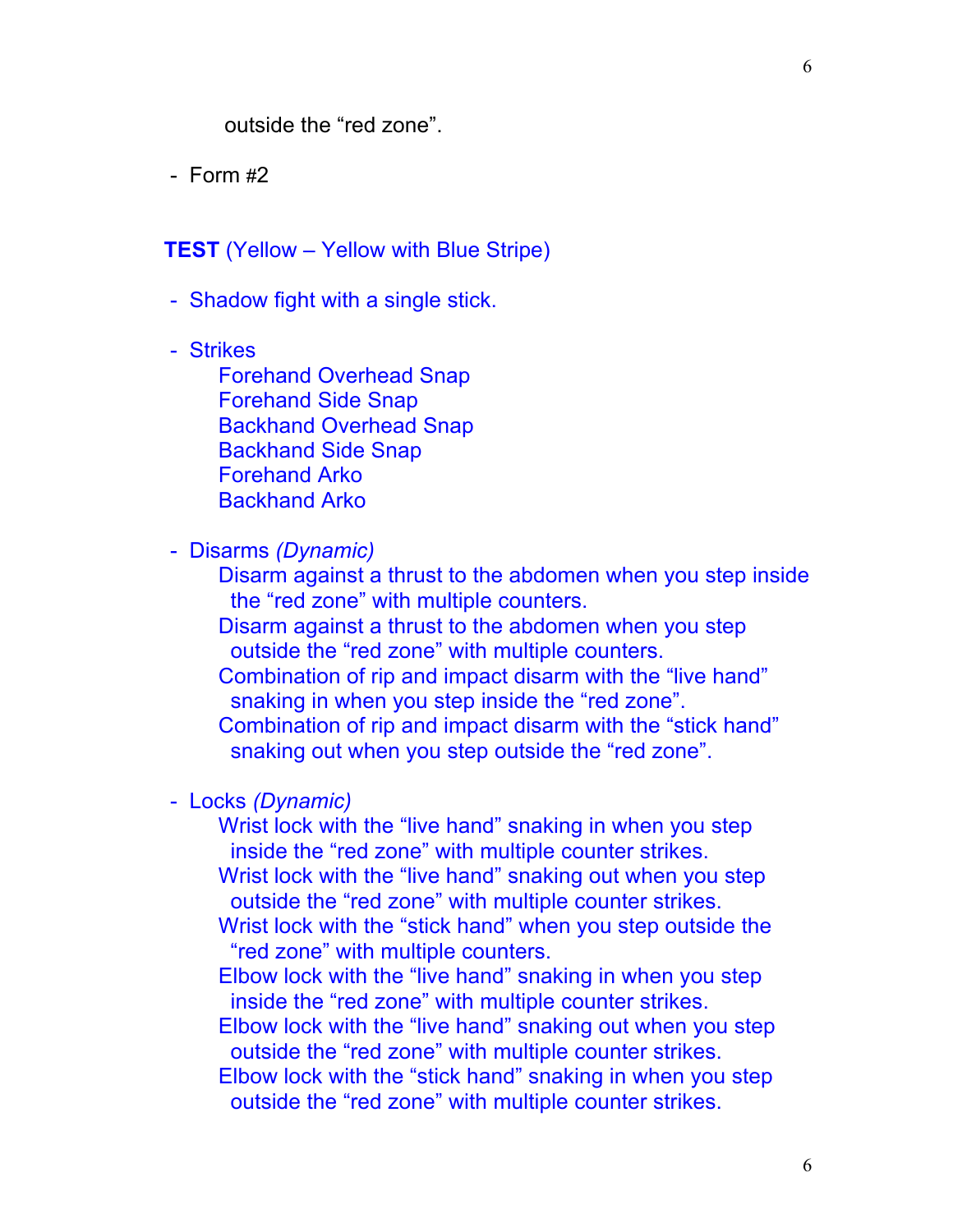- *Note: To shorten the duration of the test, the student may be asked to execute only one elbow lock as long as he/she understands that the difference between an elbow lock and a wrist lock in the above techniques is the placement of the "live hand" or the "stick hand" on the opponent's arm.*
- Form #2
- Sparring *(padded stick / live stick)*
- Questions:

 What's the difference between our snaps and all the other snaps being practiced by other systems?... Why do we do snaps this way? What is an "arko"? What's the purpose of "breakfall"? What's the Eskrima term for "lock"?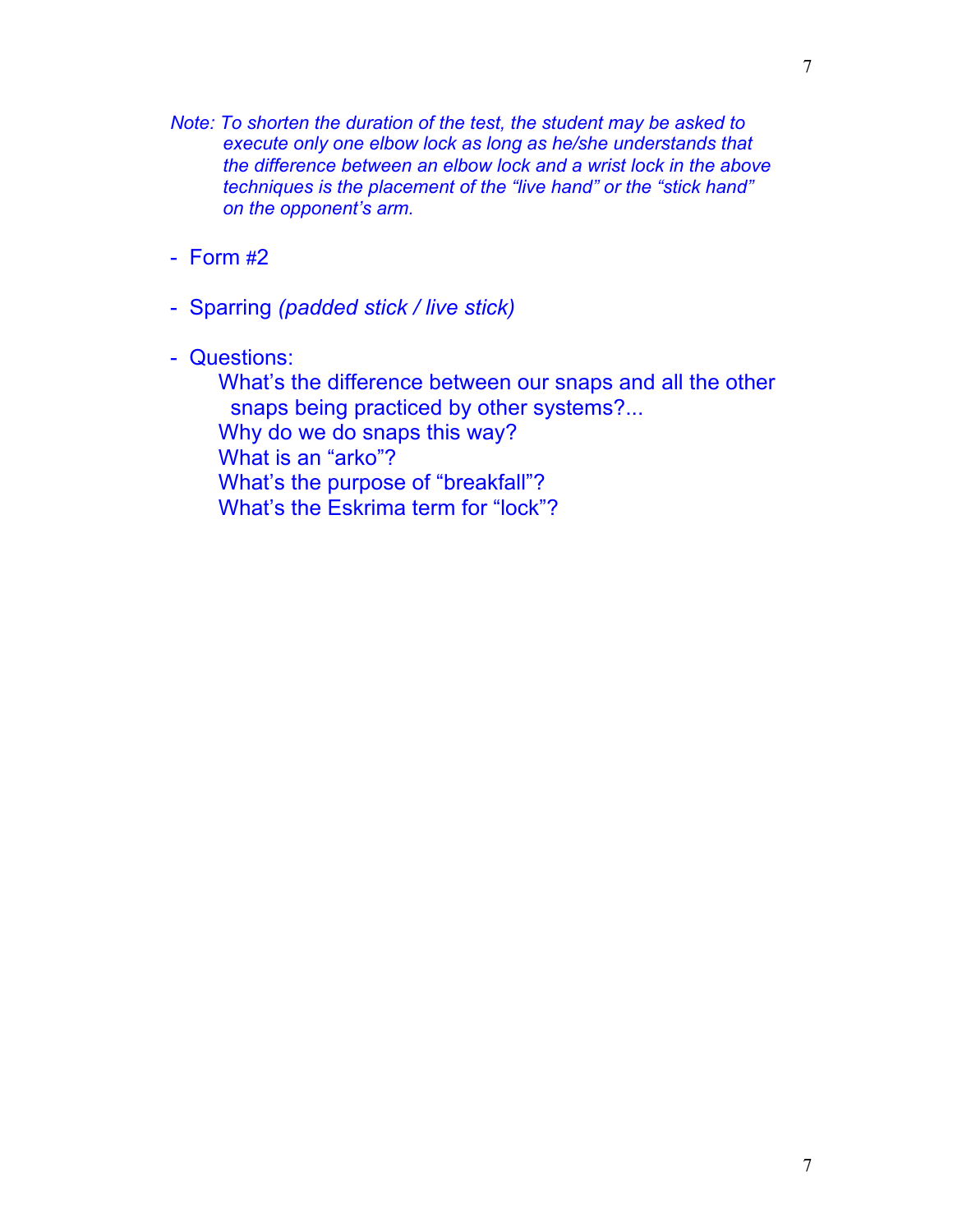### **INTERMMEDIATE - 2**

(Yellow Sash with Blue Stripe)

- Basic Tapi-Tapi Sensitivity and flow drill.
- Locks & Takedowns Locks and takedowns inside the "red zone". Locks and takedowns outside the "red zone".
- Intro to Double Sticks (Doble Baston) Basic double sticks pingki-pingki drills:
	- Four count high pingki-pingki from the open & close positions.
	- Four count high and low pingki-pingki from the open & close positions.
	- Four count high and four count low pingki-pingki from the open and close positions.

- Six count high & low (Heaven and Earth) pingki-pingki. *Note:*

 *Types of strikes and number of strikes in a pingki-pingki drill can be changed.*

- Double Sticks Attack, Defense and Counter
- Double Sticks Disarms
- $-$  Form  $\#3$

.

**TEST** (Yellow Sash with Blue Stripe – Blue Sash)

- Locks & takedowns inside the "red zone."
- Locks & takedowns outside the "red zone."
- Shadow fight with double sticks.
- Double sticks strikes on a bag starting from open & close positions to test a fighter's footwork & timing when using double sticks.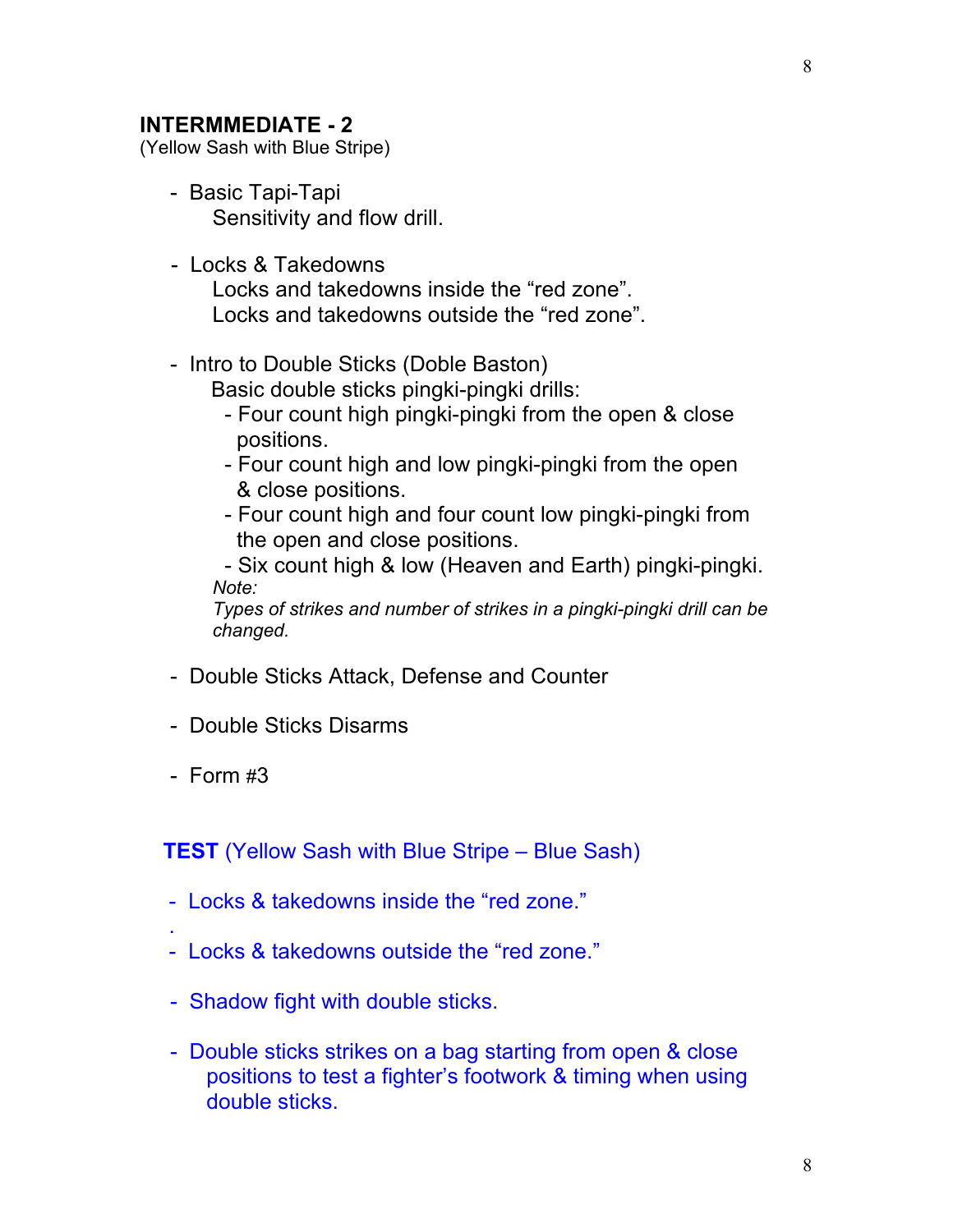- Attack, defense & counter using double sticks *(dynamic)* with both fighters starting from double sticks pingki-pingki and taking turns disarming & countering.
- Form #3
- Sparring *(padded stick / live stick)*
- Questions:

What is "tapi-tapi"? What is "sinawali"? What's the Eskrima term for "double sticks"?. Do you switch leads when you fight with double sticks?..Why? What is "hubad" in Eskrima?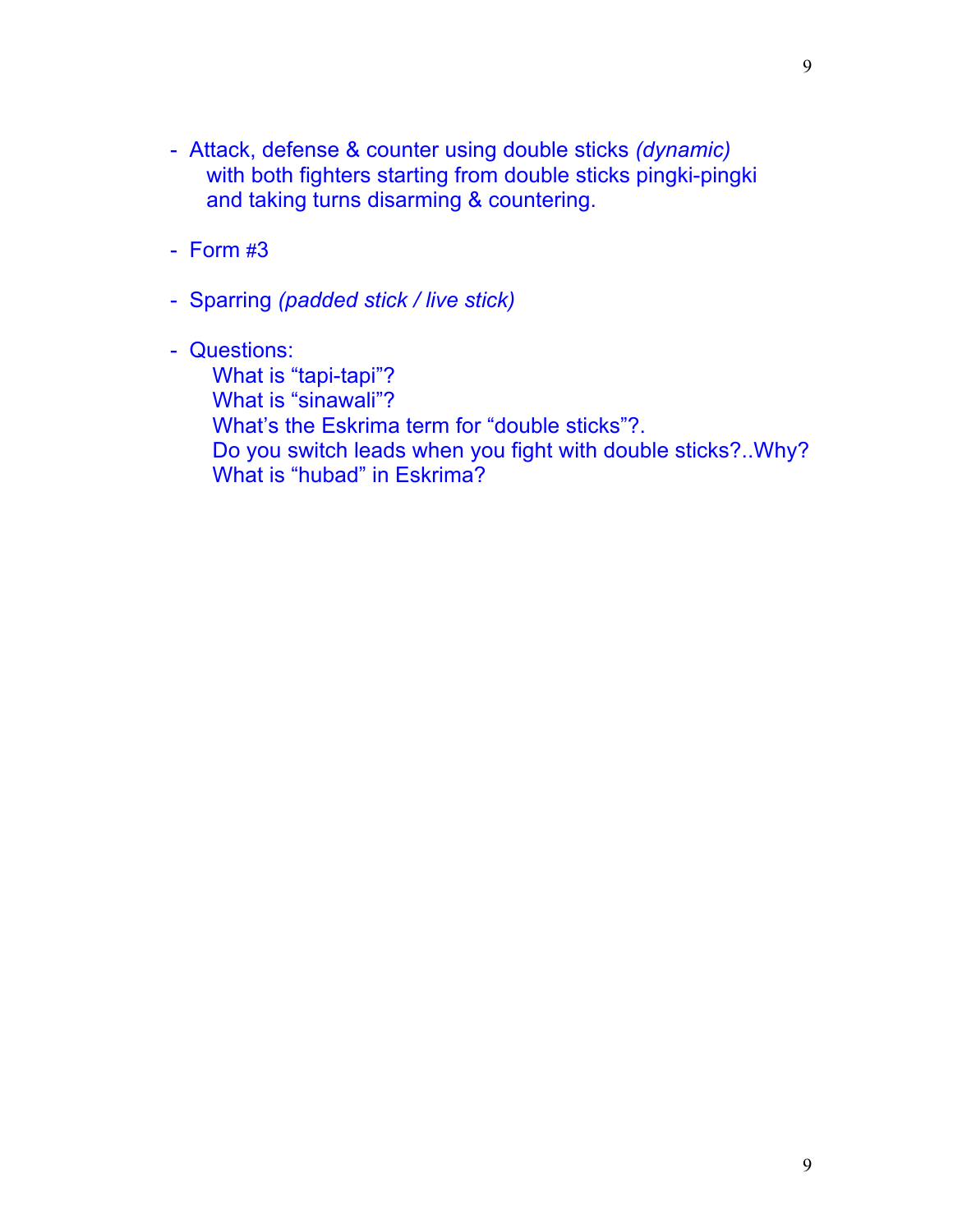### **ADVANCE - 1**

(Blue Sash)

- Intro to Knife/Blade Techniques Knife/Blade Strikes Knife against Knife defense & counter Knife against Stick defense & counter Knife against Empty Hands defense & counter
- Intro to Espada y Daga Espada y Daga against Single Stick Espada y Daga against Double Stick Espada y Daga against Knife (Daga) Espada y Daga against Espada (Long Blade/Sword) Espada y Daga against EspadayDaga
- $-$  Form  $#4$

**TEST** (Blue Sash – Blue Sash with Red Stripe)

- Shadow fight with a knife
- Shadow fight with a long blade / sword
- Shadow fight with espada y daga
- Knife attack, defense & counter against knife, stick & empty hands *(dynamic).*
- Long blade / sword attack, defense & counter against a knife, long blade & empty hands *(dynamic).*
- Espada y daga attack, defense & counter against single stick, double stick, knife, long blade & espada y daga.
- $-$  Form  $#4$
- Sparring (padded stick / live stick)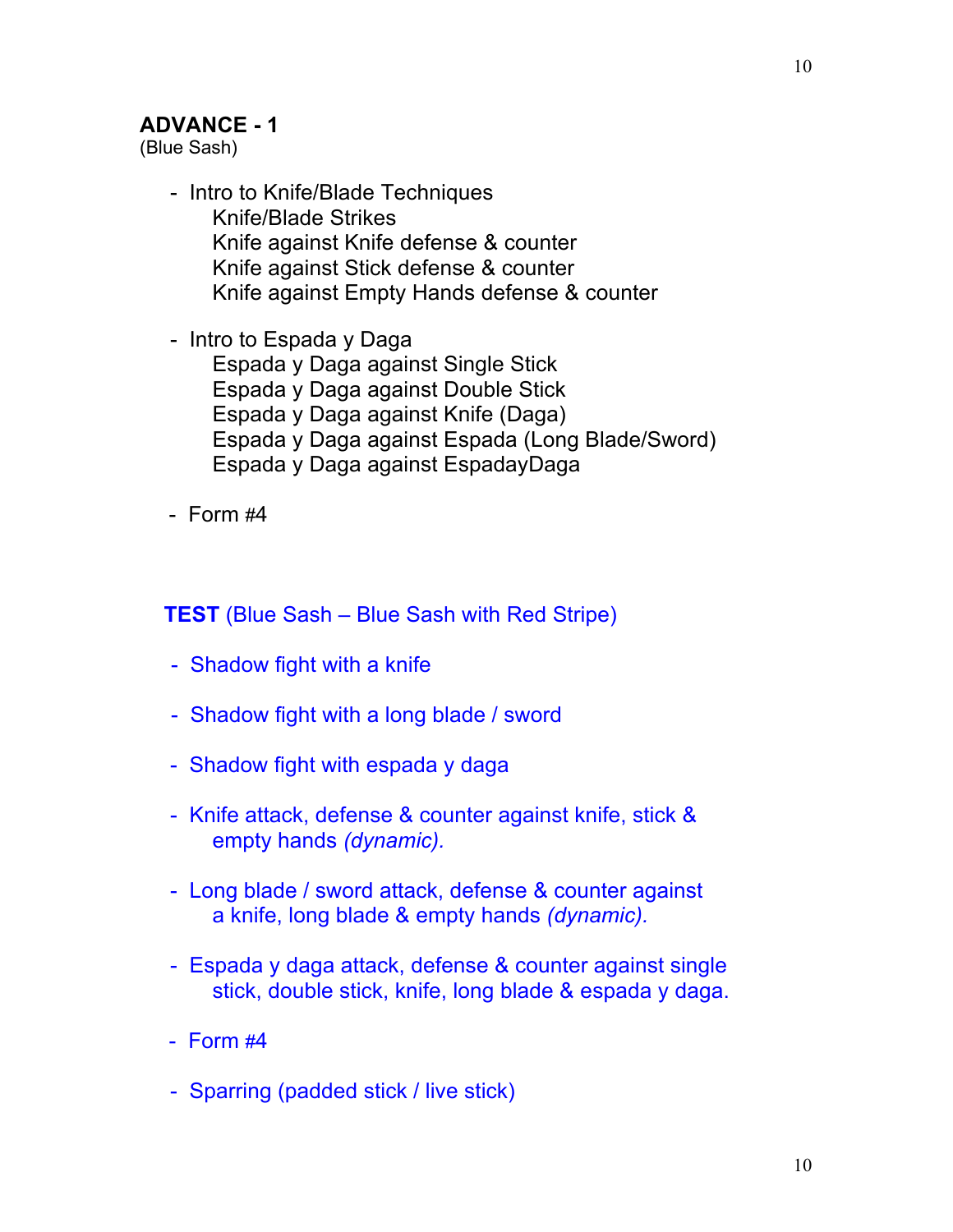## - Questions:

 What is the Eskrima term for dagger? What is the Eskrima term for a sword or long blade? What do you call the Eskrima teckniques using sword & dagger or stick & dagger?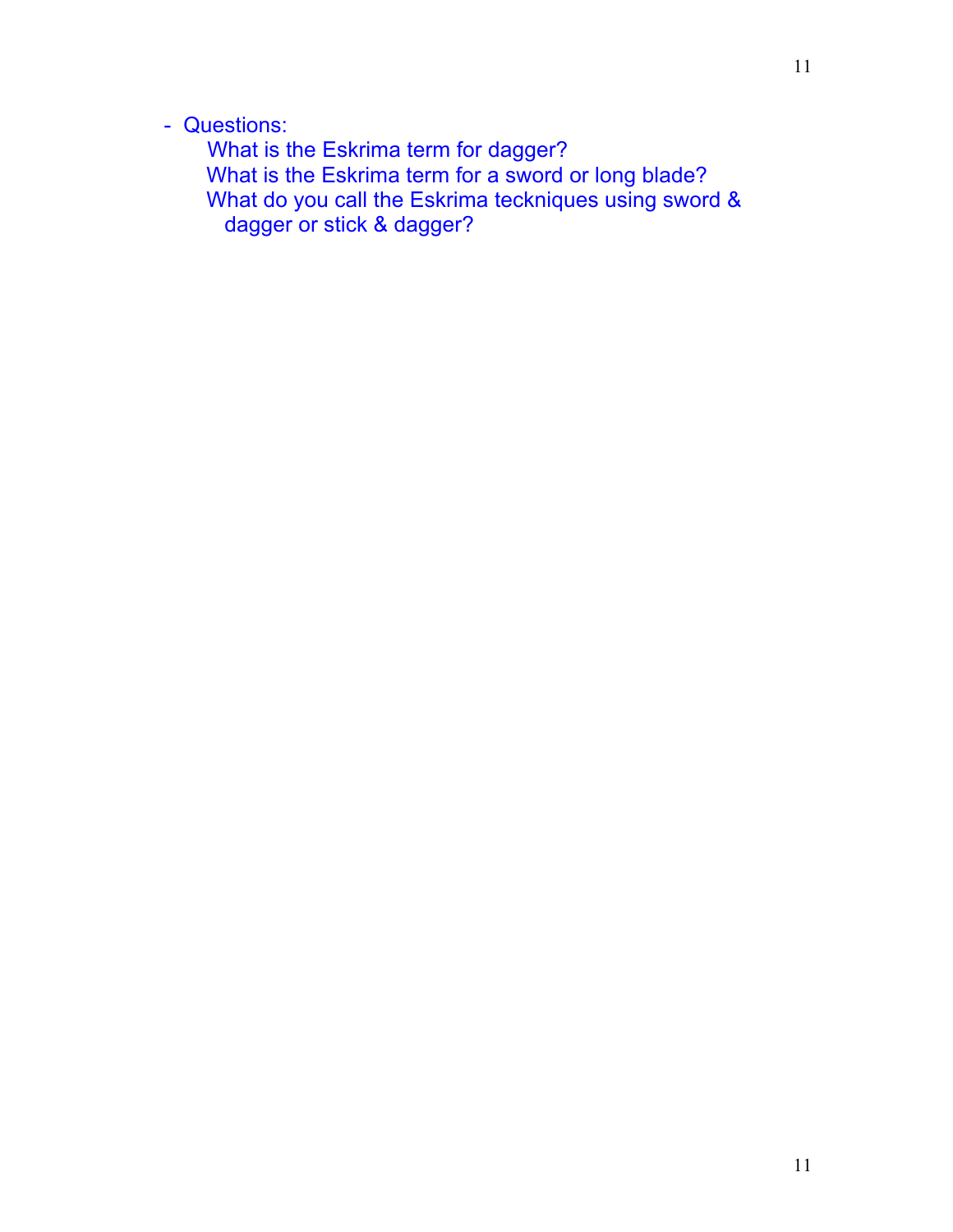## **ADVANCE - 2**

(Blue Sash with Red Stripe)

- Defense against a Handgun
- Intro to Empty Hands *(Mano-mano)*
- Basic Grappling Techniques *(Dumog)* Assuming the "guard position" after being taken down. Controlling from the "Offense" & "Defense" positions.
- Form #5

## **TEST** (Blue Sash with Red Stripe – Red Sash)

- Defense against a gun pointed at you: Frontal, directly from behind, from behind to your left, & from behind to your right.
- Empty hand defense and counter against a singlesStick, double stick, knife, long blade, espada y daga & empty hands.
- Gaining control from offense & defense positions.
- Form #5
- Sparring *(padded stick / live stick).*
- Questions:

 What is "empty hands" in Eskrima? What is the Filipino term for punch? Can you change the sequence of a "tapi-tapi" drill? What is the Eskrima term for grappling?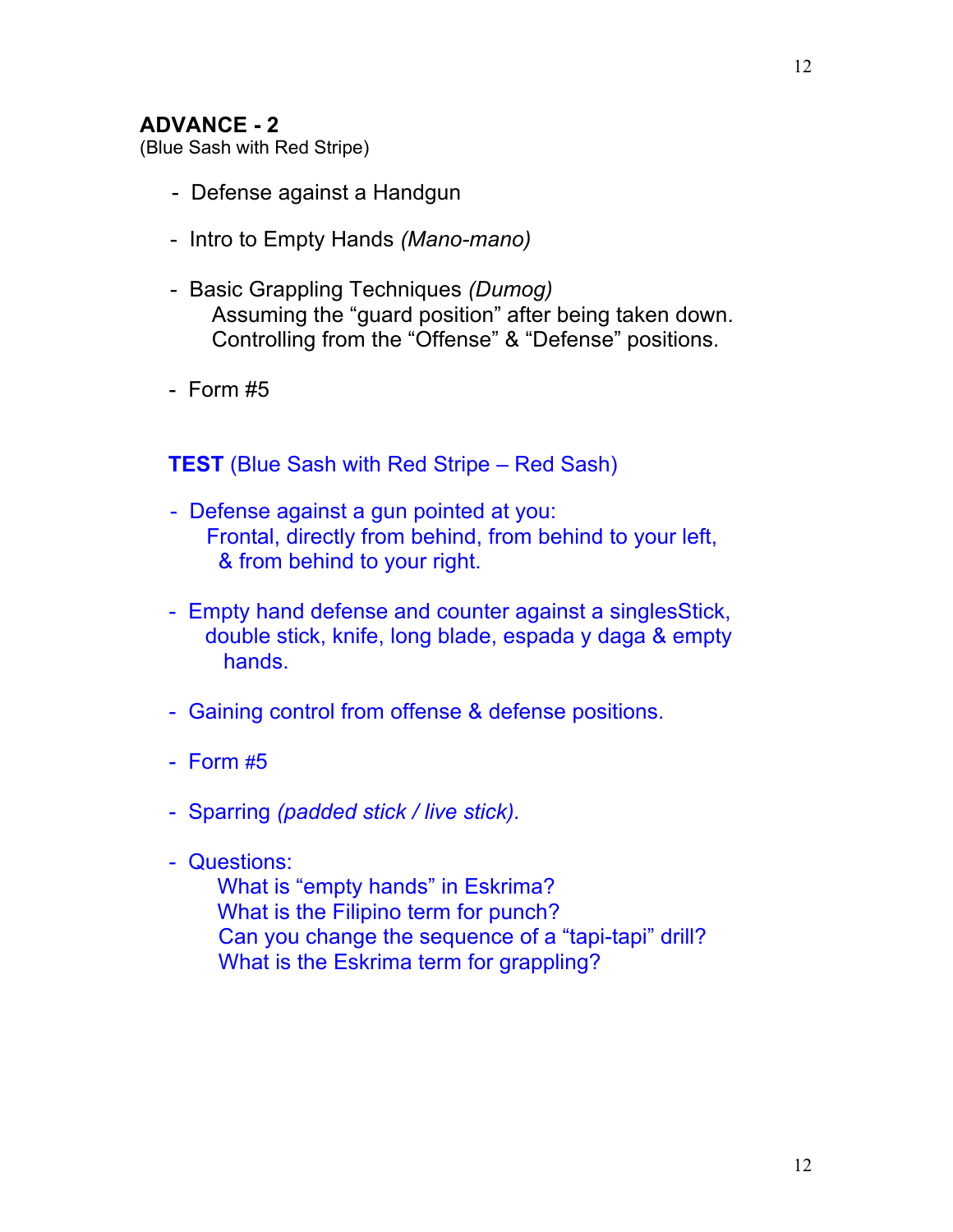## **DEPUTY BLACK BELT**

(Red Sash)

- Intro to Malong Techniques Different ways to wear a Malong. Malong against Stick. Malong against Knife. Malong against Sword. Malong against Empty Hands.
- Intro to Karambit Grip Target areas Cutting techniques. Karambit against Stick. Karambit against Knife. Karambit against Sword. Karambit against Empty Hands.
- Free Form

 The Black Belt candidate is required to make his/her "form" and explain it.

## **TEST** (Red Sash – Black Belt)

- Attack, defense & counter using a malong against a stick, knife & empty hands.
- Attack, defense & counter using a karambit against a stick, knife & empty hands.
- Attack, defense & counter against multiple attackers with various weapons (the panel will decide what weapons to use based on available weapons).

## - Free Form

 The Black Belt candidate will perform his/her own form then explain it to the panel.